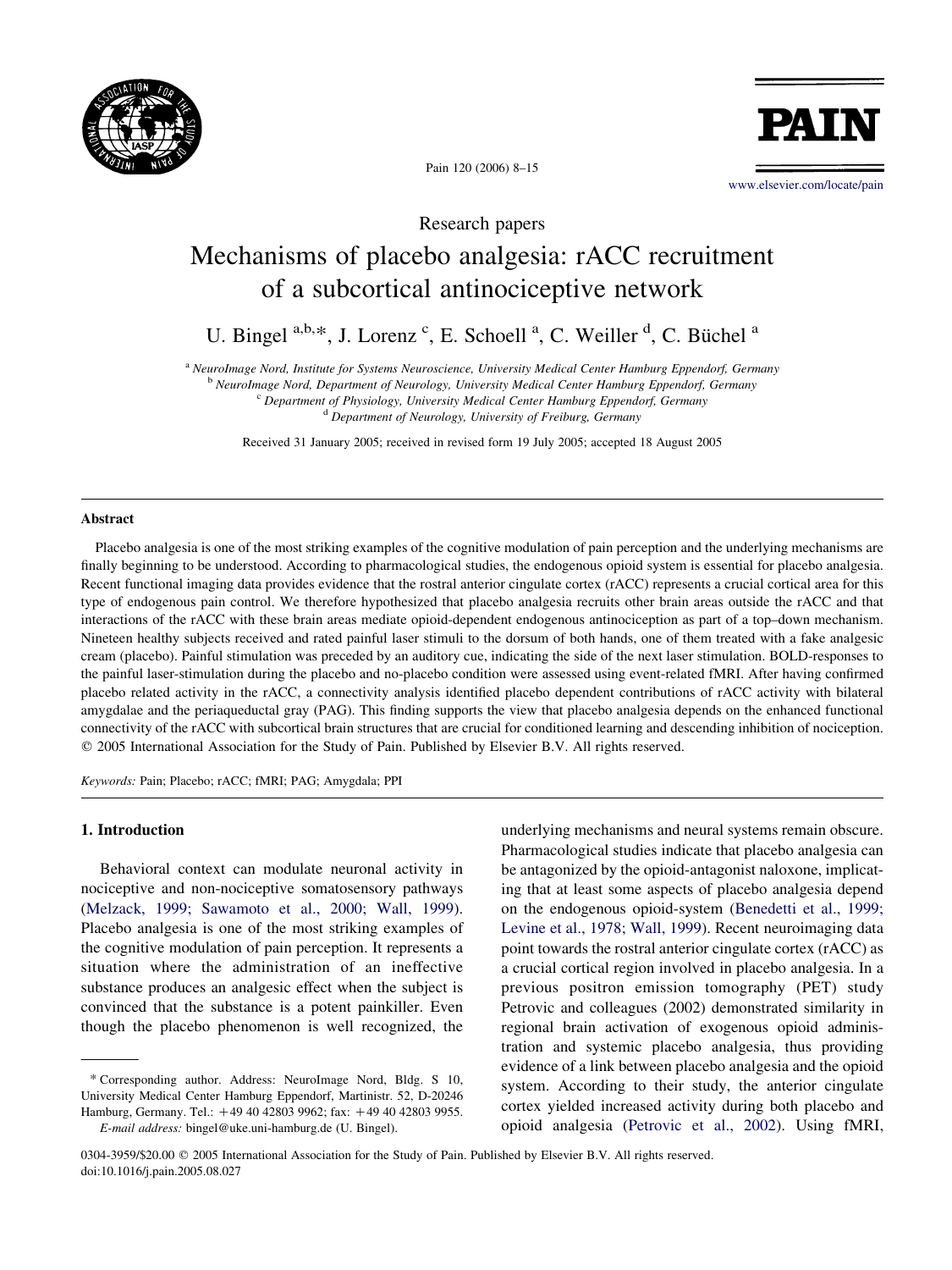a recent study further confirmed rACC involvement in placebo analgesia in combination with anticipatory activation of the dorsolateral prefrontal cortex (DLPFC) ([Wager et al., 2004](#page-7-0)). The prevailing evidence thus supports the role of the rostral ACC in linking pain perception with pain modulation pathways following the processing of contextual cues that initiate placebo-related expectations. The main aim of the present study was to investigate subcortical 'effectors' that might be recruited by the rACC in placebo analgesia. We hypothesized, that similar to exogenous opioid analgesia, the rACC interacts with subcortical brain areas involved in opioidmediated endogenous antinociception such as the amygdala ([Fanselow, 1994\)](#page-7-0) and the PAG ([Petrovic et al., 2002](#page-7-0)) during placebo analgesia. To test this hypothesis, healthy subjects received and rated painful Tm-YAG-laser stimuli to the dorsum of both hands, one of them treated with a fake analgesic cream (placebo). Painful stimulation was preceded by an auditory cue, indicating the side of the next laser stimulation. BOLD-responses to the painful laserstimulation during the placebo and no-placebo condition were assessed using event-related fMRI. After identifying placebo related activity in the rACC, a psycho-physiological interaction analysis (PPI) ([Friston et al., 1997\)](#page-7-0) was conducted to test for its possible placebo dependent contributions to other brain areas.

## 2. Methods

#### 2.1. Subjects

Nineteen healthy (four female), right-handed subjects from the local Medical School aged 18–32 years (mean  $24 \pm 5$  SEM) gave written informed consent to participate in the study, which was conducted in accord with the declaration of Helsinki and approved by the local Ethics committee. All subjects had normal pain thresholds at both sites of stimulus application, no history of neurological or psychiatric disease, particularly no history of pain syndrome, and were free to withdraw from the study at any time.

#### 2.2. Experimental protocol

Prior to the experiment, the subjects familiarized themselves with the laser stimuli and were trained to rate the perceived pain intensity with hand signs on a numerical rank scale (NRS) ranging from 0 (no sensation) to 4 (maximum pain used in the experiment). On this scale, '2' denotes the pain threshold. In addition, individual pain thresholds for the sites of stimulus application were determined outside the scanner. Subjects were informed that the different pain intensities administered during the threshold session would be the same as those applied during the scanning session.

The subjects were informed that the purpose of the current study was to investigate the neural correlates of the pain reducing potency of a new analgetic cream to be used for pain relief during intravenous catherization in children. In reality, the cream consisted of a standard basic skin cream. Its putative effect was supposed to last for 15–20 min and then decay within a short period

of time. We were therefore able to employ a cross-over design and apply the placebo cream on both hands of all volunteers on a single day. There was a pause of 15 min between successive applications. Subjects were investigated in two scanning sessions. The placebocream was applied to the right hand in one session and to the left hand in the other scanning session, with the order randomized across subjects. The non-placebo hand was treated with an 'inactive' control cream supposed to account for a standardized procedure and identical mechanical skin stimulation, as one expects in a controlled pharmacological study. To reinforce placebo induced expectation, we conditioned the subjects by applying two more series of four laser stimuli to each hand immediately prior to the actual scanning procedure. However, while the subjects expected identical stimuli on both hands, we covertly lowered the applied laser energy on the placebo hand from 600 to 450 mJ. This conditioning procedure is known to amplify the ensuing placebo effect.

Within each session of the actual fMRI experiment, laser pain stimuli were randomly applied to both hands (placebo and noplacebo hand) to directly compare pain related responses under the 'placebo' and 'no-placebo' conditions. A vocal cue ('right' or 'left') signaled which hand would be stimulated next via headphones. Five to seven seconds after the cue, four consecutive laser pain stimuli of 600 mJ each were applied to the respective hand every 6–8 s. To avoid sensitization and habituation, the stimulus site was randomly changed after each stimulus. The choice of parameters for the painful stimulus applied to the hand (600 mJ and 1 ms duration) was based on previous fMRI and psychophysical experiments indicating that a 600 mJ stimulus evokes a very brief, but clearly 'pin prick-like' painful sensation without any warmth or tactile components ([Bingel et al., 2002;](#page-7-0) [Buchel et al., 2002](#page-7-0)) and reliably activates SI, SII and the insula ([Bingel et al., 2003; Bornhovd et al., 2002](#page-7-0)). Seven seconds after the fourth laser stimulus, another vocal command ('rating') prompted the subject to rate the average sensation for the last four painful stimuli with hand signs on the numerical rank scale (NRS) ranging from 0 (no sensation) to 4 (maximum pain used in the experiment). A total of 10 times four consecutive laser stimuli were applied to each (the 'placebo' and the 'no-placebo') hand in each scanning session. The time course of one session and a single trial is shown in [Fig. 1.](#page-2-0)

#### 2.3. Laser stimulation

A Tm-YAG-infrared-laser (Neurolaser, Wavelight, Starnberg Germany) was used to apply computer-controlled brief, radiant pain stimuli. The Tm-YAG laser emits near-infrared radiation (wavelength  $1.96 \mu m$ , spot diameter 5 mm, pulse duration 1 ms) with a penetration depth of  $360 \mu m$  into human skin. The laser stimulus allows restriction of the emitted heat energy to the termination area of primary nociceptive afferents  $(20-570 \text{ }\mu\text{m})$ , without damaging the epidermis or affecting the subcutaneous tissue ([Spiegel et al., 2000](#page-7-0)).

## 2.4. Image acquisition

MR scanning was performed on a 1.5 T MRI system (Siemens Vision) with a standard headcoil. Thirty-two axial slices (slice thickness: 3 mm, 1 mm gap) were acquired using a gradient echo echo planar (EPI) T2\*-sensitive sequence (TR =  $2.6$  s, TE =  $40$  ms,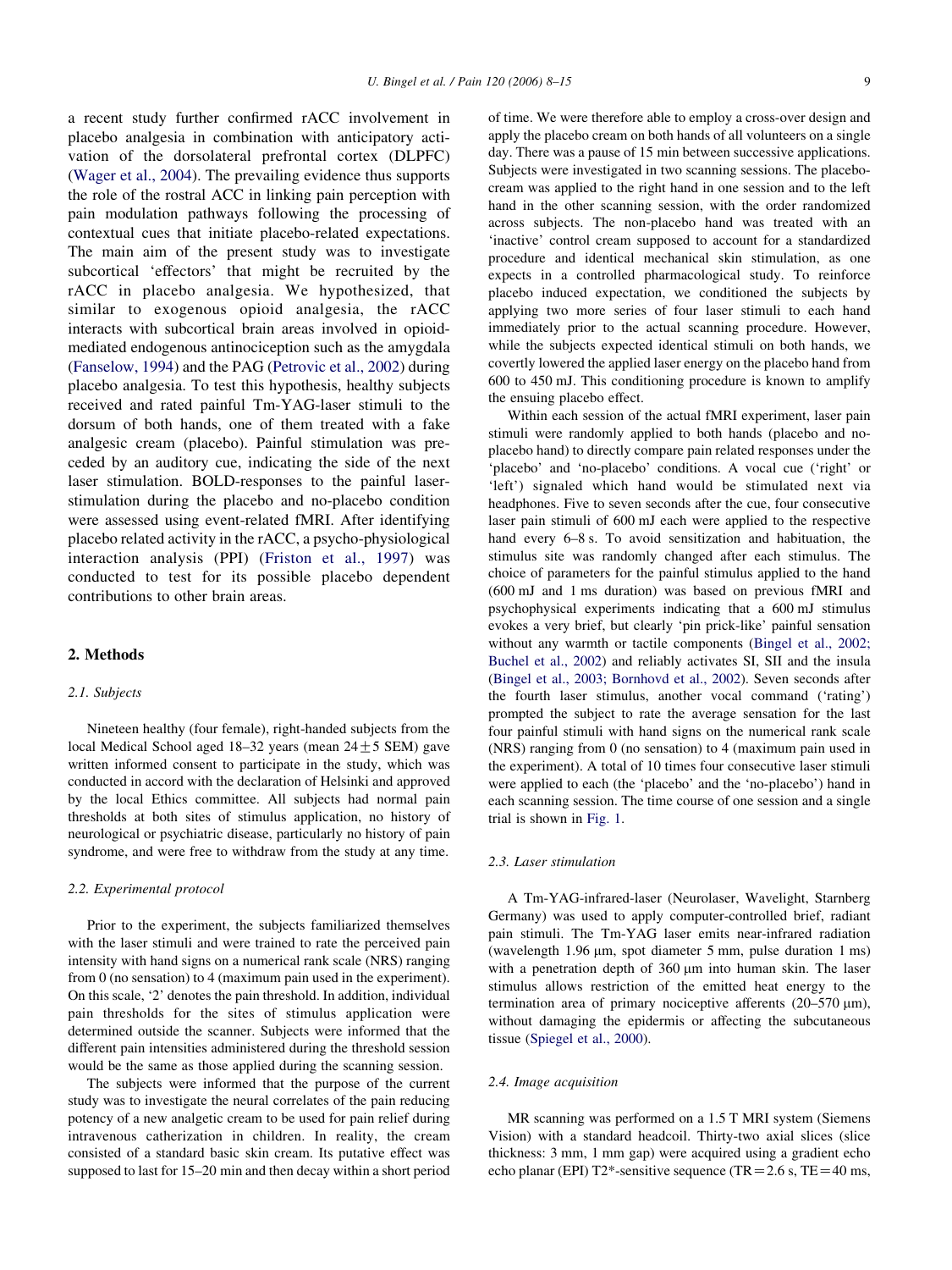<span id="page-2-0"></span>

Fig. 1. Study design: each of the two consecutive scanning sessions consisted of 20 trials. During one session, the placebo cream was applied to the left hand and in the other to the right hand, with session order counterbalanced over subjects. Within each trial, a vocal cue signaled pain on either the right or the left hand. Between 5 and 7 s after the cue, four consecutive 600 mJ laser-pain stimuli (each every 6–8 s) were applied to the cued hand. Five seconds after the fourth pain stimulus, a vocal command requested the manual rating on a 0–4 rating scale.

flip angle 90°, matrix 64 $\times$ 64, field of view 210 $\times$ 210 mm). A high resolution ( $1 \times 1 \times 1$  mm voxel size)  $T_1$  weighted structural MRI was acquired for each volunteer using a 3D FLASH sequence.

#### 2.5. Image processing and statistical analysis

Image processing and statistical analysis were carried out using SPM2 [\(www.fil.ion.ucl.ac.uk/spm](http://www.fil.ion.ucl.ac.uk/spm)). All volumes were realigned to the first volume, spatially normalized ([Friston et al., 1995\)](#page-7-0) to a standard EPI template ([Evans et al., 1993\)](#page-7-0) and finally smoothed using a 8 mm full-width at half-maximum isotropic Gaussian kernel. Data analysis was performed using the general linear model (GLM) and modeling the different conditions (cue placebo side, cue normal side, pain placebo side, pain non-placebo side, rating) as delta functions convolved with a canonical hemodynamic response function as implemented in SPM2. An event-related approach was used since the stimulus onset asynchrony was randomized and not constant. A design matrix was prepared for each single session with a significant placebo effect (please see Psychophysics) and included each of the five regressors (see above). Regression coefficients for all regressors were estimated using least squares within SPM2. Specific effects were tested with appropriate linear contrasts of the parameter estimates for the HRF regressor of all trial types, resulting in a t-statistic for each voxel. These t-statistics constitute a statistical parametric map (SPM). SPM's are interpreted by referring to the probabilistic behaviour of Gaussian random fields.

Data were analyzed for each subject individually (first-level analysis) and for the group (second level analysis). Separate contrast images for each of the five regressors were then generated. At the group level, a random effects approach [\(Friston et al., 1999\)](#page-7-0) was applied using non-sphericity correction. Since we were specifically interested in the neural basis of cognitive pain control, correction was based on our regions of interest, which included classical pain areas (thalamus, insula, SII, SI) and the medial wall

extending from rACC over the perigenual cingulate gyrus into vmPFC (significance levels of activations in SI, SII, insula, and the medial wall were corrected for a 15 mm sphere, thalamus for a 8 mm sphere).

#### 2.6. Psycho-physiological interaction

To investigate placebo dependent contributions of the rACC to other brain areas, a psycho-physiological interaction (PPI) [\(Friston](#page-7-0) [et al., 1997](#page-7-0)) analysis was performed. A psycho-physiological interaction means, that the contribution of one area to another significantly changes with the experimental or psychological context. In other words, the PPI analysis reveals which areas show activation patterns covarying with rACC (physiological variable) activity depending on whether pain is applied in the placebo or no-placebo condition (psychological variable). Characteristic time series were extracted from a sphere (6 mm radius) centered on the rostral anterior cingulate maximum of the  $p$ lacebo $>$ no placebo contrast for each individual volunteer using the first eigen-timeseries (principal component) of this area. The PPI regressor was computed as the element-by-element product of the mean-corrected rACC activity and a vector coding for the differential effect of noxious stimulation during the psychological conditions: placebo or no-placebo (1 for placebo noxious stimulation,  $-1$  for no-placebo noxious stimulation). Our analysis of connectivity was thus specific for context-dependent rACC influences that occurred over and above any task effects and context-independent rACC influences. Brain sites receiving contextual influences of the rACC that were stronger during the placebo condition than during no-placebo conditions were determined by a t-test. Since we were specifically interested in context dependent contribution of the rACC to subcortical brain areas involved in endogenous pain control, we restricted our analysis to the most thoroughly described pain modulating circuit ([Fields, 2000\)](#page-7-0), including the amygdala, PAG and the rostral ventromedial medulla (RVM) in the brainstem. Significance levels of activations in these subcortical areas were corrected for an 8 mm sphere.

## 3. Results

## 3.1. Psychophysics

The behavioral placebo effect was assessed within each subject for each session by comparing pain ratings on the neutral hand with pain ratings on the placebo hand by a t-test. A significant  $(P<0.05)$  placebo response was observed in 18 sessions (10 from the first and 8 from the second scanning session). In these sessions, the mean rating for the placebo hand was 1.5 compared to 2.5 on NRS, ( $P$  < 0.05).

## 3.2. Imaging data

Nineteen subjects were scanned in this experiment; one subject had to be excluded due to movement artefacts. For two subjects, we only acquired one session as they withdrew from the experiment after the first scanning session. For 18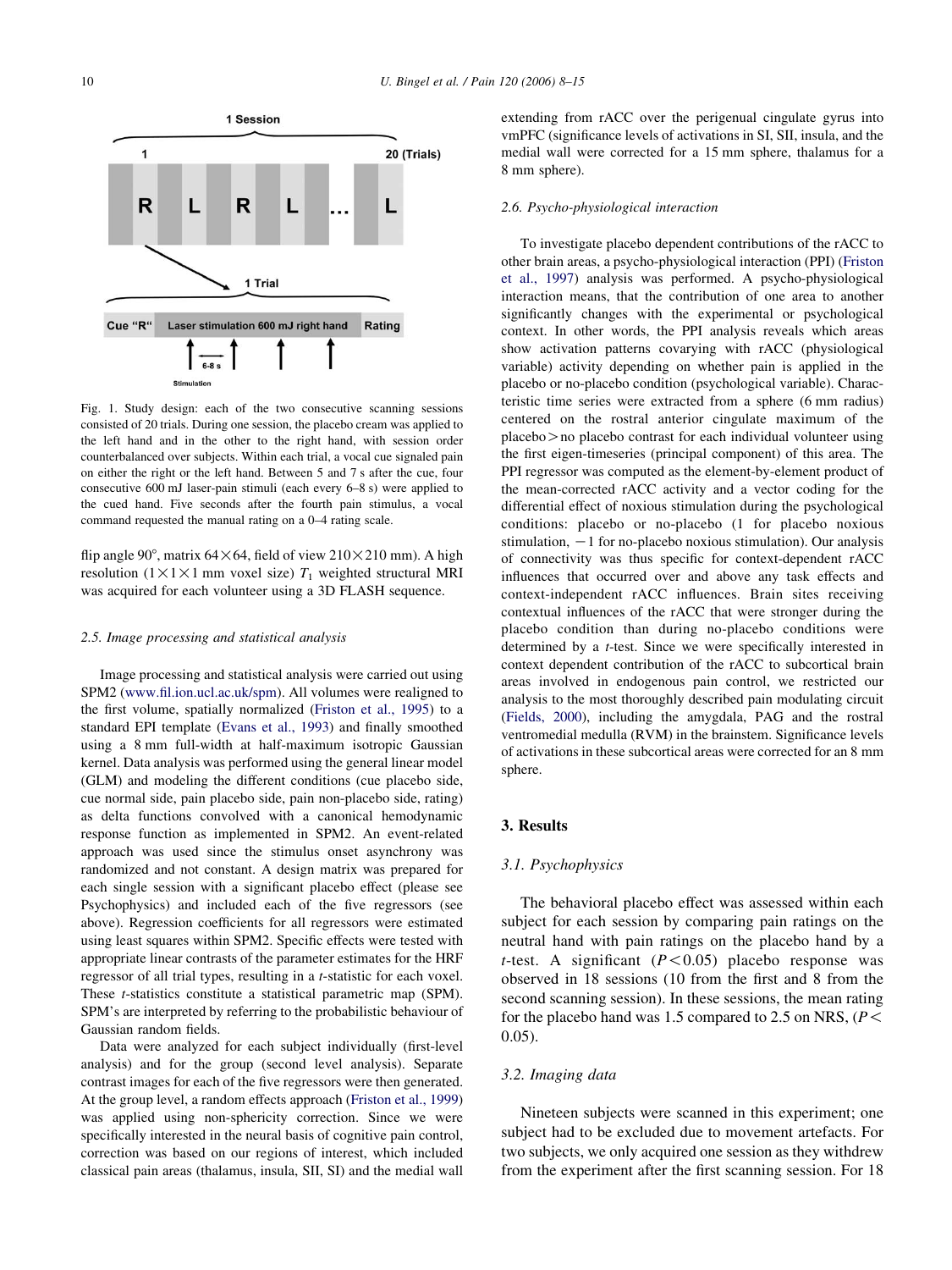<span id="page-3-0"></span>of these 34 sessions, we found a significant behavioral placebo effect. These sessions were included in the data analysis 'placebo responses'. Subsequently, the data analysis of the 'non-responsive-sessions' included data from 16 sessions.

## 3.3. Main effects of hand painful stimulation

Painful laser stimulation of the hand led to statistically significant activation in primary and secondary somatosensory cortices, cingulate cortex, the insula, medial temporal gyrus approaching the occipito-temporal junction and the dorsolateral-prefrontal cortex. Subcortical responses were seen bilaterally in medial and lateral thalamic nuclei, amygdala, brainstem including PAG, putamen and, the cerebellum (Table 1a).

# 3.4. Response during actual painful stimulation/ Placebo-related response:

To identify the neuronal source of placebo analgesia, we tested for BOLD signal that was greater under the placebo condition as compared to the no-placebo condition. This test revealed a distinct and circumscribed activation in the rostral ACC  $[3, 42, -18; Z=3.8, P<0.05,$  Table 1b, [Fig. 2](#page-4-0)]. To account for the issue of lateralization (contralateral bias) of potential placebo related responses ([Bingel et al., 2003; Brooks et al., 2002](#page-7-0)), the same analysis was also performed using a  $R-L$  flipping procedure of datasets obtained from sessions when placebo analgesia involved the left hand. The placebo-hand was thereby consistently represented in the same hemisphere over all subjects. However, we did not find any additional, lateralized/somatotopically-organized activation in this analysis.

Table 1

To investigate whether reduced pain perception during the placebo condition was associated with reduced activation in the afferent somatosensory neuraxis, we performed an ANOVA of pain related responses including each brain area showing a main effect of painful stimulation (Table 1a) depending on the experimental condition (placebo vs. no-placebo). This analysis revealed a significant effect for the factor condition (placebo vs. no-placebo), with reduced pain related activation during the placebo condition  $F(1.17) = 13.1$ ,  $P < 0.05$ .

## 3.5. Activation pattern in non-responders and group  $\times$ condition interaction.

To further substantiate the relationship of rACC activity and placebo analgesia, we performed the identical data analysis for those sessions without a significant placebo response. Interestingly, we did not find any placebo related  $rACC$  activity (placebo  $>$  no-placebo) in this analysis, not even at very low thresholds (0.05 uncorrected). Finally, we performed an interaction analysis including all data in a single analysis (repeated measurement ANOVA). This analysis included the factors group (placebo-response vs. no placebo response) and condition (pain under placebo condition vs. pain under no placebo condition). Intuitively, the interaction denotes a stronger placebo related response  $(\text{placebo} > \text{no-placebo})$  in the placebo responsive group as compared to the non-responsive group. This analysis revealed significant activation in the rACC  $[0, 36, -9,$  for  $x, y, z, P < 0.05, Z = 3.6$ .

## 3.6. Time course of placebo related activation

To evaluate the underlying temporal dynamics of placebo analgesia, we performed an additional finite

| Region                                             | Coordinate $(x, y, z$ in mm)                                                               |                 | Voxel-level $(Z)$ , $R/L$ |  |
|----------------------------------------------------|--------------------------------------------------------------------------------------------|-----------------|---------------------------|--|
|                                                    | $\boldsymbol{R}$                                                                           | L               |                           |  |
|                                                    | (a) Main effect of painful laser-stimulation (pooled over left and right sided stimulation |                 |                           |  |
| <b>SI</b>                                          | $42, -42, 48$                                                                              | $-54, -42, 48$  | $5.0*/5.1*$               |  |
| SП                                                 | $57, -21, 21$                                                                              | $-60, -15, 15$  | $6.1*$ /4.9*              |  |
| STG/MTG                                            | $63, -51, 12$                                                                              | $-60, -36, 12$  | $4.2 + 14.0 +$            |  |
| Insula                                             | $39, -6, 0$                                                                                | $-39, 6, 3$     | $5.5*/5.3*$               |  |
| Mid-cingulate                                      | 3, 30, 39                                                                                  | $-3, 18, 48$    | $5.4*/6.4*$               |  |
| RACC                                               | 6, 39, 9                                                                                   | $-6, 42, 12$    | $4.0* / 4.8*$             |  |
| Thalamus                                           | $9, -18, 9$                                                                                | $-12, -9, 0$    | $4.8*/4.2*$               |  |
| Amygdala                                           | $18, -3, -15$                                                                              | $-18, 0, -15$   | $5.0*/4.6+$               |  |
| Cerebellum                                         | $30, -63, -33$                                                                             | $-33, -72, -21$ | $5.6*/5.1*$               |  |
| Putamen                                            | 18.12. $-3$                                                                                | $-15, 15, 0$    | $6.1*/5.4*$               |  |
| (b) Placebo-related activity (plac $>$ nplac)      |                                                                                            |                 |                           |  |
| <b>RACC</b>                                        | $3, 42, -18$                                                                               | $-3.39 - 18$    | $3.8*/3.5+$               |  |
| (c) Co-players of placebo analgesia (PPI-analysis) |                                                                                            |                 |                           |  |
| Amygdala                                           | $15, -6, -21$                                                                              | $-18, -12, -21$ | $4.0*/3.8*$               |  |
| PAG                                                | $3, -21, -3$                                                                               |                 | $3.2*/$                   |  |
| Pons                                               | $0, -12, -9$                                                                               |                 | $2.8 + 7$                 |  |

\*<0.05 corrected; + <0.001 uncorrected; SI, primary; SII, secondary somatosensory cortex; STG, superior; MTG, medial temporal gyrus; rACC, rostral anterior cingulate cortex.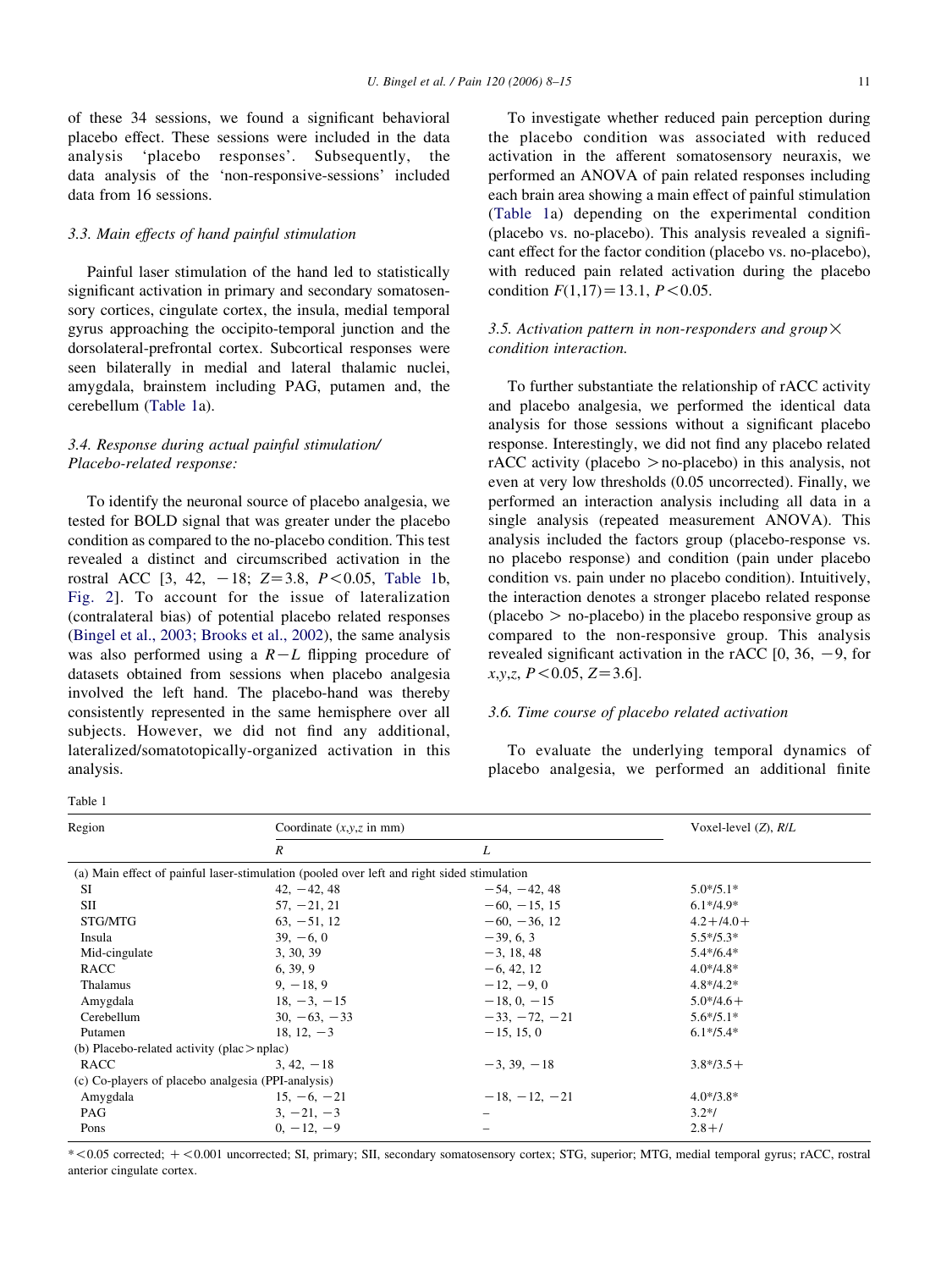<span id="page-4-0"></span>

Fig. 2. (a) Placebo related activation in the rACC. Placebo (red) related activation overlaid on a structural  $T_1$ -weighted MRI as used for spatial normalization. Placebo-related responses were identified by testing for activations, which were greater under the placebo condition compared to the no-placebo condition; (b) rACC recruitment of subcortical antinociceptive network: a psycho-physiological interaction analysis (PPI) was conducted to test for placebo dependent contributions of the rACC to other brain areas. Placebo analgesia activity in the rACC covaried with that in bilateral amygdalae, PAG, and the pons.

impulse response (FIR) basis set analysis in order to to illustrate the time course of activation over eleven, 3 s time bins following the presentation of the cue, depending on the experimental condition (placebo vs. no-placebo). The FIR model includes all 18 sessions with a significant placebo effect. We plotted the time course of activity from the peak voxel derived from the group  $\times$  condition interaction analysis  $[0, 36, -9]$  [\(Fig. 3\)](#page-5-0). Interestingly, this plot reveals that the major difference between the placebo and nonplacebo blocks is seen 9–21 s after cue onset. Taking the hemodynamic response delay into account, this means that the difference due to the placebo effect in the rACC was maximal during the application of the first three painful stimuli. rACC activity at the beginning of a block (cue) and the end was similar for both—the placebo and the noplacebo condition.

#### 3.7. Psycho-physiological interaction analysis

To test for placebo dependent contributions of the rACC to other brain areas, a psycho-physiological interaction analysis was conducted as described in the methods section. Activity in the rACC covaried with activity in bilateral amygdalae  $[15, -6, -21/-18, -12, -21; Z=4.0/3.8;$ 

 $P < 0.05$ ] and the periaqueductual gray (PAG) [3, -24, -3,  $Z=3.2$ ,  $P<0.05$ ] during the placebo condition [\(Table 1c](#page-3-0), Fig. 2). No significant effect was observed in the rostral ventromedial medulla.

## 4. Discussion

Two important findings emerge from this study: (i) as proposed by two previous studies [\(Petrovic et al., 2002;](#page-7-0) [Wager et al., 2004](#page-7-0)), the rACC seems to represent an important cortical area involved in placebo analgesia; (ii) during placebo analgesia, rACC activity covaries with activity in a subcortical antinociceptive network including bilateral amygdalae and the PAG. This suggests that the rACC recruits a subcortical antinociceptive network to link cognition (in this case expectation of analgesia) with endogenous pain control/antinociception.

To identify the neural substrates that mediate placeboanalgesia, we tested for brain areas displaying greater activation during the placebo condition compared to the noplacebo condition. Such a response pattern renders it likely that this area modulates pain perception. The only brain area showing this behavior was the rostral anterior cingulate cortex (rACC). Our interpretation that the rACC activity is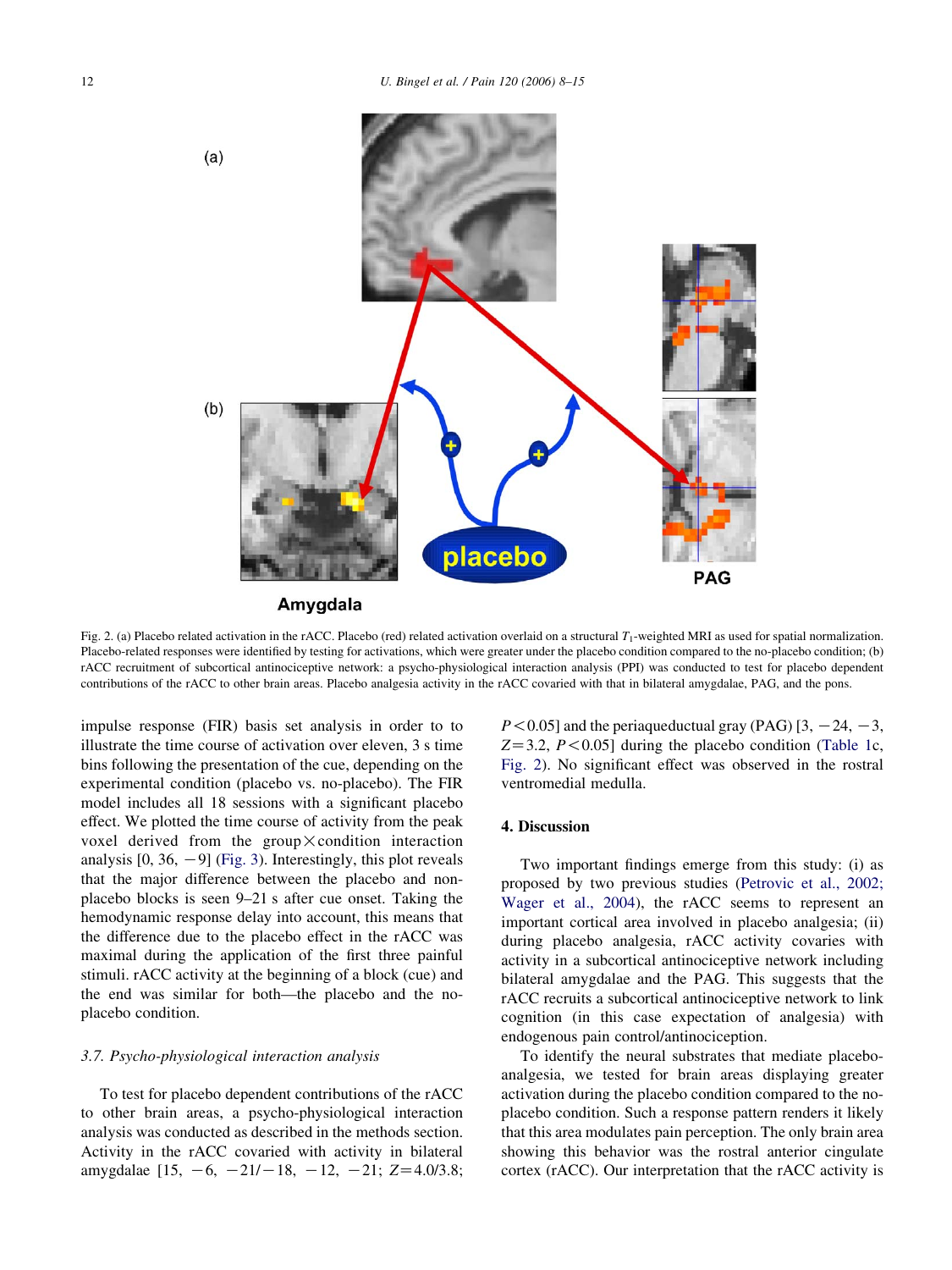<span id="page-5-0"></span>

Fig. 3. Time course of BOLD signal in the rACC for the placebo (grey) and no-placebo conditions (black). This plot demonstrates the time course of activity [percent signal change with respect to global mean] from the peak voxel derived from the group  $\times$  condition interaction analysis [0, 36, -9, for x,y,z]. The plot is derived from a finite impulse response (FIR) basis set analysis illustrating the time course of activation over eleven, 3 s time bins following the presentation of the cue. The data are presented with their 90% confidence intervals. The major difference between the placebo and non-placebo blocks is seen 9–21 s after cue onset. Taking the hemodynamic response delay into account, this means that the difference due to the placebo effect in the rACC was maximal during the application of the first 2–3 painful stimuli. rACC activity at the beginning of the block (cue) and the end was similar for both—the placebo and the no-placebo condition.

tightly linked to a placebo response is underlined by the fact that the placebo vs. no-placebo condition BOLD signal difference was significantly stronger in those sessions where a significant placebo analgesia effect was also observed behaviorally (group  $\times$  condition interaction).

Our finding of rACC activation related to placebo analgesia is in line with a previous PET study on placebo analgesia by Petrovic and colleagues, who studied similarities between intravenous opioid analgesia and placebo analgesia induced by a fake analgesic i.v. injection [\(Petrovic](#page-7-0) [et al., 2002\)](#page-7-0). Their study demonstrated a shared neuronal mechanism for endogenous and exogenous antinociception; namely, a significant contribution of the anterior cingulate cortex to both placebo and opioid analgesia, thereby establishing evidence for earlier ideas of the involvement of the endogenous opioid system in placebo analgesia.

Within the stimulation block (lasting about 30 s), the BOLD signal difference between the placebo and nonplacebo conditions was greatest for the period of pain stimulation, with a maximum for the first 2–3 pain stimuli. Importantly, no effect was observed at the time point of the cue. Given that placebo analgesia was induced on only one side of the body, it appears tempting to relate our findings to the somatotopy of placebo analgesia ([Benedetti et al., 1999\)](#page-7-0). However, we did not formally test for somatotopic specificity, since painful stimuli were only presented at one body part at a time. Therefore, our results indicate a dynamic, temporally specific placebo analgesia mechanism, in which the rACC is only active when painful stimuli are actually

applied in combination with the knowledge of a substance that is thought to reduce the sensation of these painful stimuli. This suggests a significant phasic component of the dynamics of placebo analgesia, even though our experimental setting cannot exclude an underlying tonic aspect.

As one would expect, and in accord with the study by [Wager et al. \(2004\)](#page-7-0), we found that reduced pain perception is reflected in decreased activation in the pain system. This result supports the view that placebo analgesia is not merely the consequence of an altered evaluation of unaltered afferent neuronal information, but that the mechanism of placebo analgesia does indeed shape incoming nociceptive information in the brain.

## 4.1. Mechanisms of placebo analgesia

After having identified the rACC as a source of placebo analgesia, we tried to further characterize the underlying mechanisms of placebo analgesia. It appeared likely that during placebo analgesia, the rACC does not directly modulate pain processing, but rather exerts its effect through subcortical pain modulating circuitry. Given the growing evidence that placebo analgesia involves opiate-dependent mechanisms ([Benedetti et al., 1999; Levine et al., 1978;](#page-7-0) [Wall, 1999\)](#page-7-0), we hypothesized that the rACC recruits a subordinate system involved in opioid-dependent endogenous antinociception to mediate placebo analgesia. The most thoroughly described pain modulating circuit includes the amygdala, PAG and the rostral ventromedial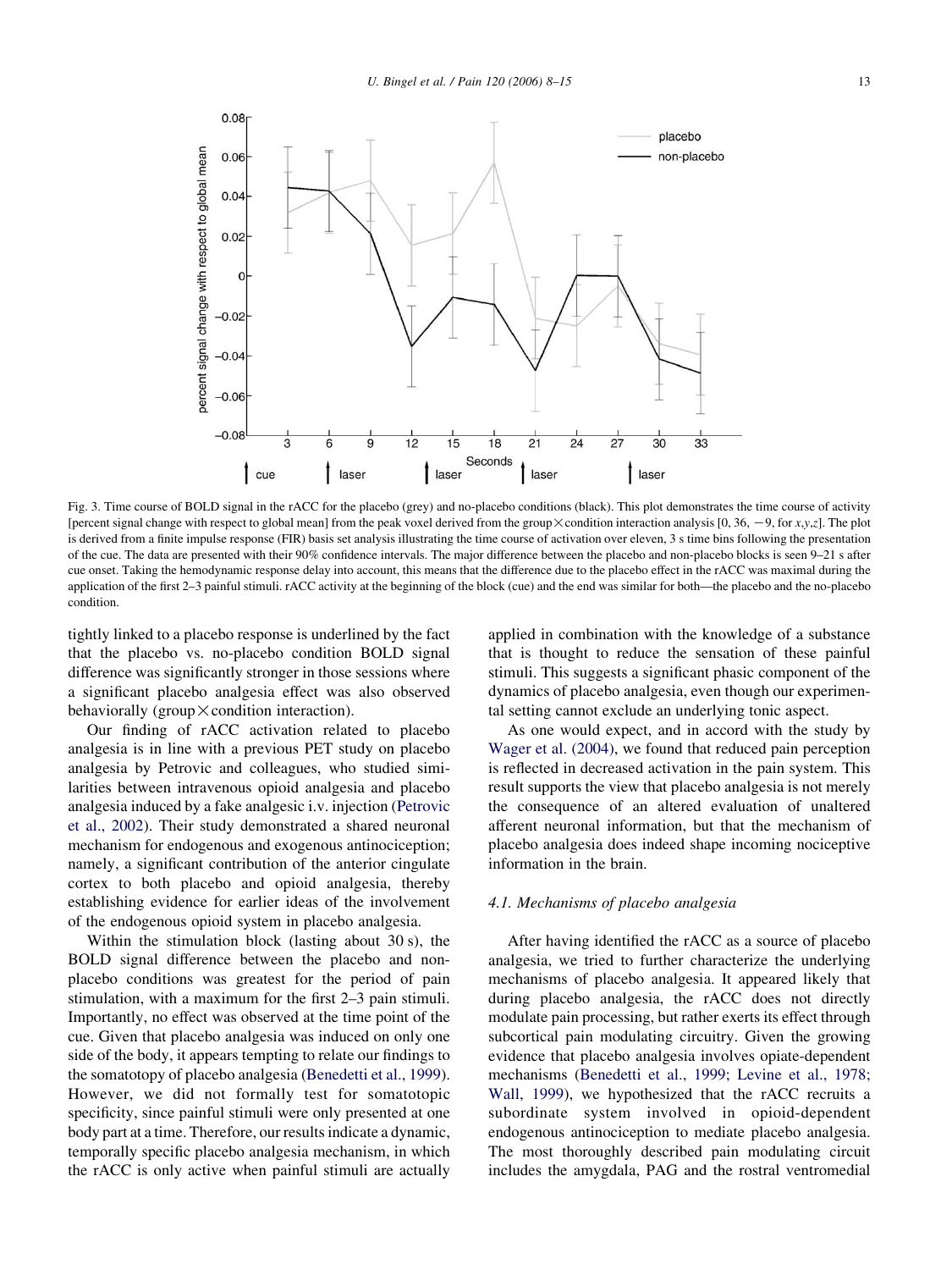medulla (RVM) in the brainstem. Through descending projections, this circuit controls both spinal and trigeminal dorsal horn pain transmission neurons, and mediates both opioid and stimulation produced analgesia ([Basbaum &](#page-7-0) [Fields, 1984; Fields, 2000](#page-7-0)).

To test whether a similar network is involved in placebo analgesia, we sought areas that covaried with rACC activation; in other words, areas that show a stronger coupling with rACC during the placebo condition. A psychophysiological interaction analysis showed that activity in the rACC covaried with activity in bilateral amygdalae and the periaqueductual gray (PAG) during the placebo condition. This indicates that during placebo analgesia, the rACC interacts with subcortical structures involved in endogenous antinociception to produce the placebo-induced reduction in pain perception. Our finding that placebo analgesia involves mechanisms of descending modulation confirms earlier reports [\(Petrovic et al., 2002\)](#page-7-0), that described increased coupling between the activation of the rACC and activity in the brainstem during both opioid and placebo analgesia. The rACC has one of the highest cortical concentrations of opioid receptors ([Willoch et al.,](#page-7-0) [1999\)](#page-7-0) and the lower opioid system, including the PAG, is under the control of the opioid rich areas in the rACC through direct or indirect projections [\(Vogt et al., 1993\)](#page-7-0).

## 4.2. PAG

The periaqueductal gray (PAG) plays a key role in descending mechanisms that modulate spinal nociceptive activity [\(Behbehani, 1995; Fields, 2000; Helmstetter et al.,](#page-7-0) [1998\)](#page-7-0). According to its cortical anatomical interconnections, it is ideally suited to integrate inputs from the limbic forebrain with ascending nociceptive input from the dorsal horn. Data from rats, cats and monkeys demonstrate significant cortical inputs to the PAG from a pain related network, including somatosensory areas, the insular cortex, medial prefrontal cortex, and from multiple areas of the ACC, including those that receive nociceptive input ([An et al., 1998; Mantyh, 1982\)](#page-7-0).

The PAG is part of an opioid linked circuit that controls nociceptive neurons in the dorsal horn. A major efferent projection of the PAG is to the rostral ventromedial medulla (RVM), which projects abundantly and selectively to pain transmitting neurons in the dorsal horn of the spinal cord and the trigeminal nucleus. When opioid agonists are injected into the PAG, RVM, as well as the amygdalae, a powerful analgesic effect is produced ([Burkey et al., 1996;](#page-7-0) [Fields et al., 1991; Helmstetter & Bellgowan, 1993](#page-7-0)). Most interestingly, the PAG can produce antinociceptive effects, which are somatotopically organized. Both the stimulation and the injection of morphine at different loci produce analgesia in different body parts ([Soper & Melzack, 1982;](#page-7-0) [Yaksh et al., 1976\)](#page-7-0). Thus, the PAG represents an ideal relay station to link the target directed expectation of placebo analgesia with the opioid system.

## 4.3. Amygdala

The amygdala appears to represent a major relay station for both afferent and efferent (anti-) nociceptive information processing. For afferent information processing (nociception), the amydala receives pain related information through spino-(trigemino)-amygdala pathways projecting to large receptive field nociceptive neurons ([Bernard & Besson,](#page-7-0) [1988\)](#page-7-0). In one of our recent fMRI studies, we documented a robust activation of bilateral amydgalae to unilateral laser stimuli, which was in accord with the electrophysiological observation that 50% of these neurons respond similarly to stimulation of all body parts [\(Bernard et al., 1992; Bingel](#page-7-0) [et al., 2002](#page-7-0)). These response properties and its extensive connections to anterior cingulate cortex support the view that this area contributes to emotional processing (i.e. aversive nature) of painful events rather than sensorydiscriminative aspects of pain.

As supported by our present findings of amygdala involvement in placebo analgesia, the amygdala activation seen in pain studies might also reflect activation of a 'defensive behavioral system', which controls transmission of nociceptive impulses to the brain through modulatory circuits. The amygdala contains massive projections to the periaqueductal gray matter (PAG) and is found to contribute to fear, stress, and expectation induced analgesia, most of which appear to depend on the release of endogenous opioids [\(Borszcz & Streltsov, 2000; Fields, 2000; Fox &](#page-7-0) [Sorenson, 1994; Mena et al., 1995](#page-7-0)).

Alternatively to antinociceptive mechanisms, one may also view the amygdala involvement in placebo analgesia as a conditioned-learning mechanism. Apart from expectation, current concepts of placebo analgesia emphasize the importance of learning through conditioning. Unlike expectation, which always involves the conscious process of engaging the modulation that underlies placebo analgesia, conditioning describes the adoption of an altered response over time that is linked to a conditioning stimulus and that is not necessarily coupled to awareness [\(Benedetti](#page-7-0) [et al., 2003\)](#page-7-0). Along these lines, the prefrontal cortex and the amygdalae could both converge onto the endogenous pain modulation pathways through interaction with the rostral ACC, providing a brain anatomical basis for the dual modes of placebo analgesia characterized by expectation and conditioning processes.

# 5. Conclusion

Our data support previous evidence that the rACC is not only involved in pain perception, but also plays a key role in modulating pain perception—in this case, the generation of placebo analgesia. During placebo analgesia, rACC activity covaries with activity in the PAG and bilateral amygdalae both subcortical structures classically involved in endogenous antinociception. Our results provide further support for